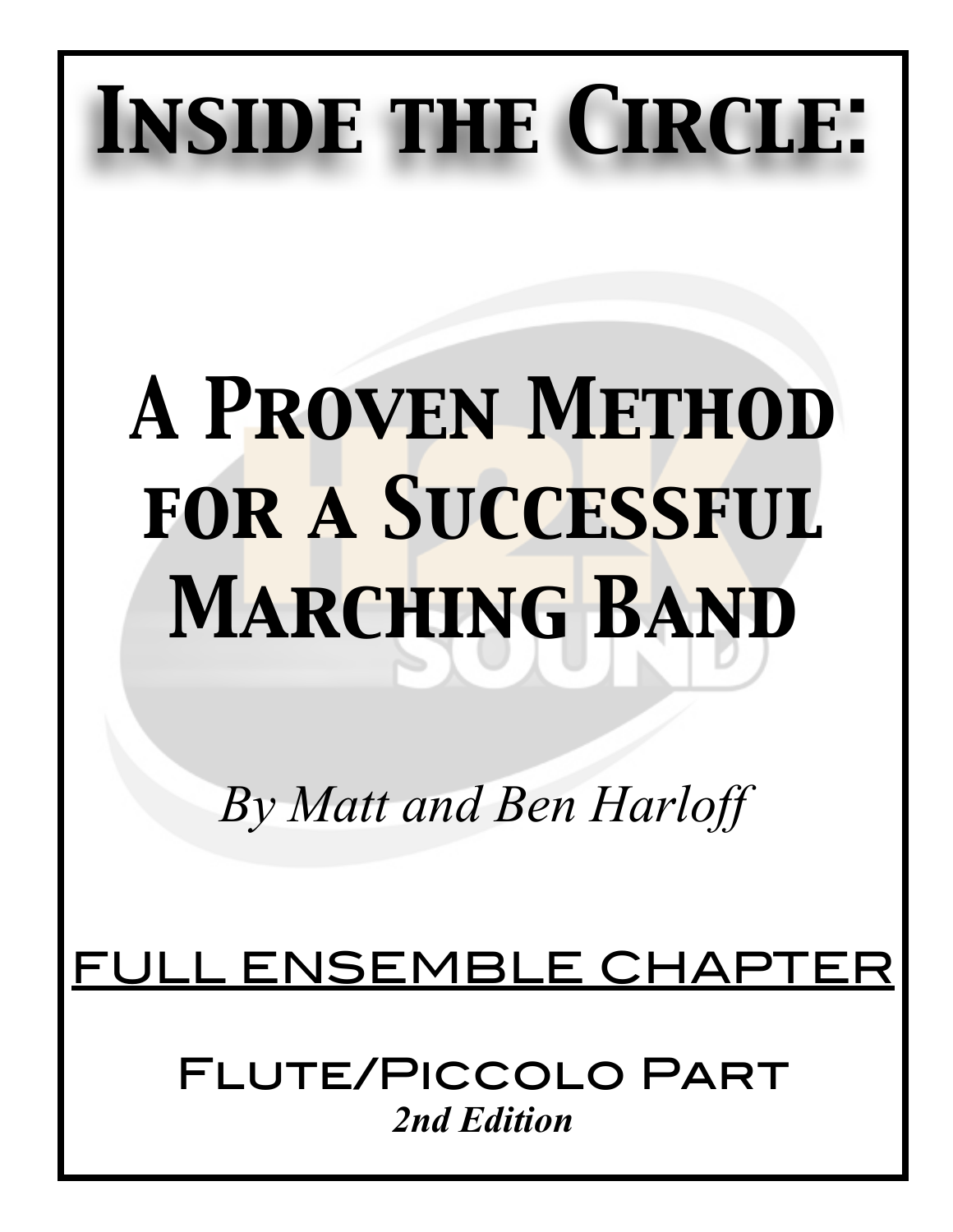| <b>Breathing Exercises</b>                                                     | Page 3  |
|--------------------------------------------------------------------------------|---------|
| Long Tones                                                                     | Page 4  |
| -9 Count Tones on F Concert:                                                   | Page 4  |
| -9 Count Tones on Bb Concert:                                                  | Page 4  |
| -8 Count Tones on F Concert:                                                   | Page 4  |
| -8 Count Tones on Bb Concert:                                                  | Page 5  |
| -Release Exercise on F Concert:                                                | Page 5  |
| Stagger Breathing                                                              | Page 6  |
| <b>Flexibility/Scales</b>                                                      | Page 7  |
| -Flexibility Exercise #1:                                                      | Page 7  |
| -Flexibility Exercise #2:                                                      |         |
| -Flexibility Exercise #3:                                                      | Page 7  |
|                                                                                | Page 8  |
| -Flexibility Exercise #4:                                                      | Page 9  |
| Note Length/Shape Exercise                                                     | Page 10 |
| <b>Show Articulation Examples</b>                                              | Page 12 |
| -Basic 8 Staccato Eighth Notes:                                                | Page 12 |
| -Show Articulation Example #1:                                                 | Page 12 |
|                                                                                | Page 13 |
| -Show Articulation Example #2:<br>-Show Articulation Example #3:               |         |
|                                                                                | Page 13 |
| <b>Tuning Exercises</b>                                                        | Page 15 |
| -Ensemble Fundamental Tuning Exercise:                                         | Page 15 |
| -Just IntonationTuning Exercises:                                              | Page 16 |
| -Bb Major Scale:                                                               | Page 16 |
| -Bb Major Chord, F Major Chord, C Major Chord, Eb Major Chord, Ab Major Chord: | Page 16 |
|                                                                                |         |
| -G Minor Scale:                                                                | Page 17 |
| -G Minor Chord, D Minor Chord, A Minor Chord, C Minor Chord, F Minor Chord:    | Page 17 |
| <b>Tuning Charts</b>                                                           | Page 18 |
| Chorales                                                                       | Page 20 |
| -"O Sacred Head Now Wounded" by JS Bach:                                       | Page 20 |
| -"Be Thou My Vision":                                                          | Page 20 |
| -"Faith of Our Fathers" by H Hemy:                                             | Page 20 |
| <b>Full Volume</b>                                                             | Page 21 |
| -Excerpt $#1$ :                                                                | Page 21 |
| -Excerpt #2:                                                                   | Page 21 |
|                                                                                |         |
| -Excerpt #3:                                                                   | Page 21 |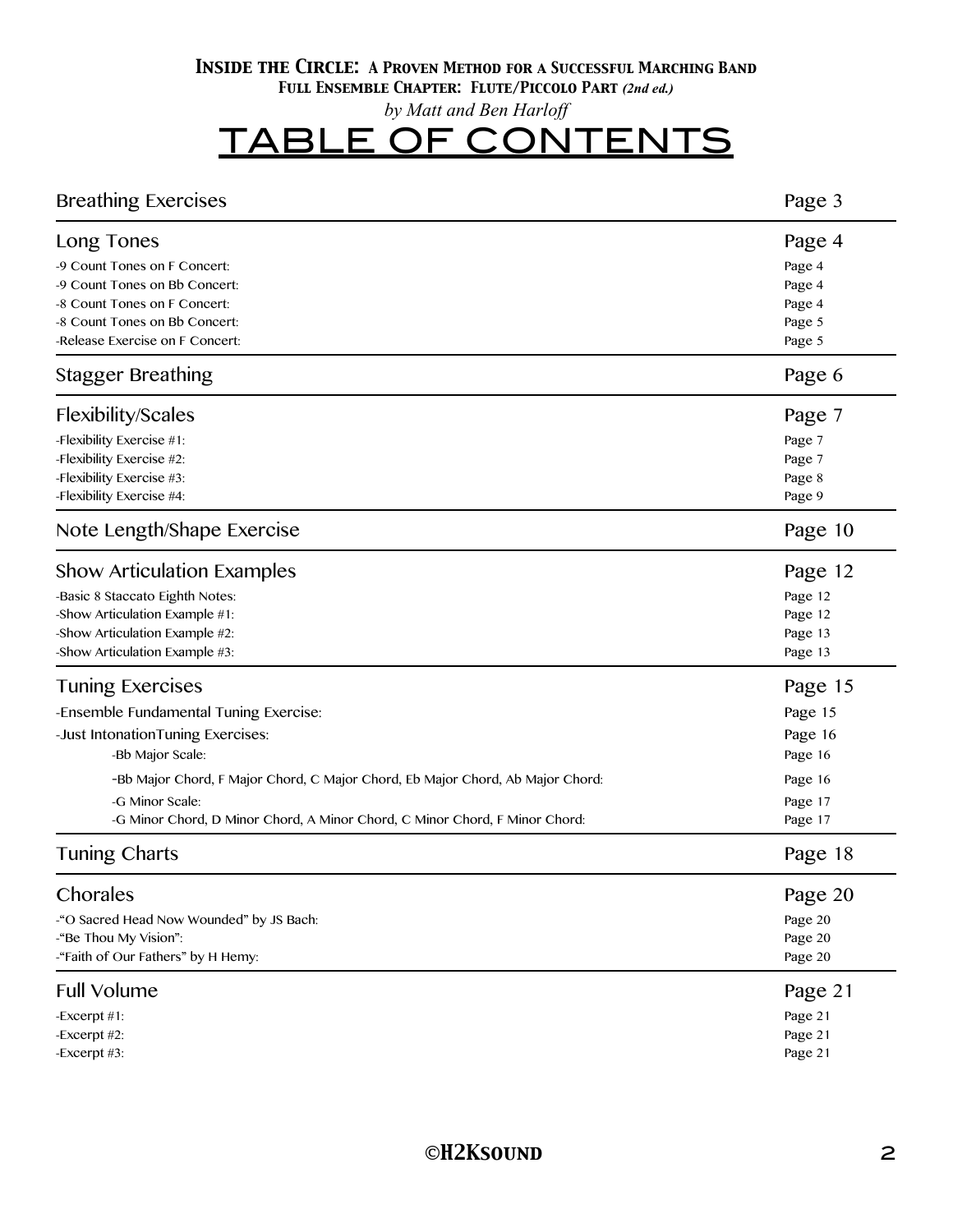## **Breathing Exercises**

## **Breathing Exercise #1: Smooth and Slow**

Inhale 8-Exhale 8(repeats), Inhale 6-Exhale 6 (repeats), Inhale 4-Exhale 4 (repeats)

### **Breathing Exercise #2: Slow to Fast**

Inhale 8-Exhale 8 (repeats), Inhale 7-Exhale 7 (repeats), Inhale 6-Exhale 6 (repeats), 5, 4, 3, 2, 1

## **Breathing Exercise #3: Fast to Slow**

Inhale 1-Exhale 1 (repeats), Inhale 2-Exhale 2 (repeats), Inhale 3-Exhale 3 (repeats), 4, 5, 6, 7, 8

## **Breathing Exercise #4: Expand In/Contract Out**

Inhale 8 Counts, Hold 10 seconds and sip small breaths, Exhale 1 count, Hiss 10 seconds, Inhale 1 Count, Exhale 1 Count, Relax

## **Breathing Exercise #5: Dynamic Breathing**

Sustain a piano Dynamic level for 4-8 counts, Rest for 4 counts (repeats) Sustain a Mezzo Forte Dynamic level for 4-8 counts, Rest for 4 counts (repeats) Sustain a Fortissimo Dynamic level for 4-8 counts, Rest for 4 counts (repeats)

## **Breathing Exercise #6: Long Tone Exercise**

Perform any of the Long Tone Exercises as a breathing exercise.

### **Breathing Exercise #7: Note Length/Shape Exercise**

Perform any of the Note Length/Shape Exercises as a breathing exercise.

## **Breathing Exercise #8: Show Excerpts**

Choose an excerpt from your show and perform it as a breathing exercise.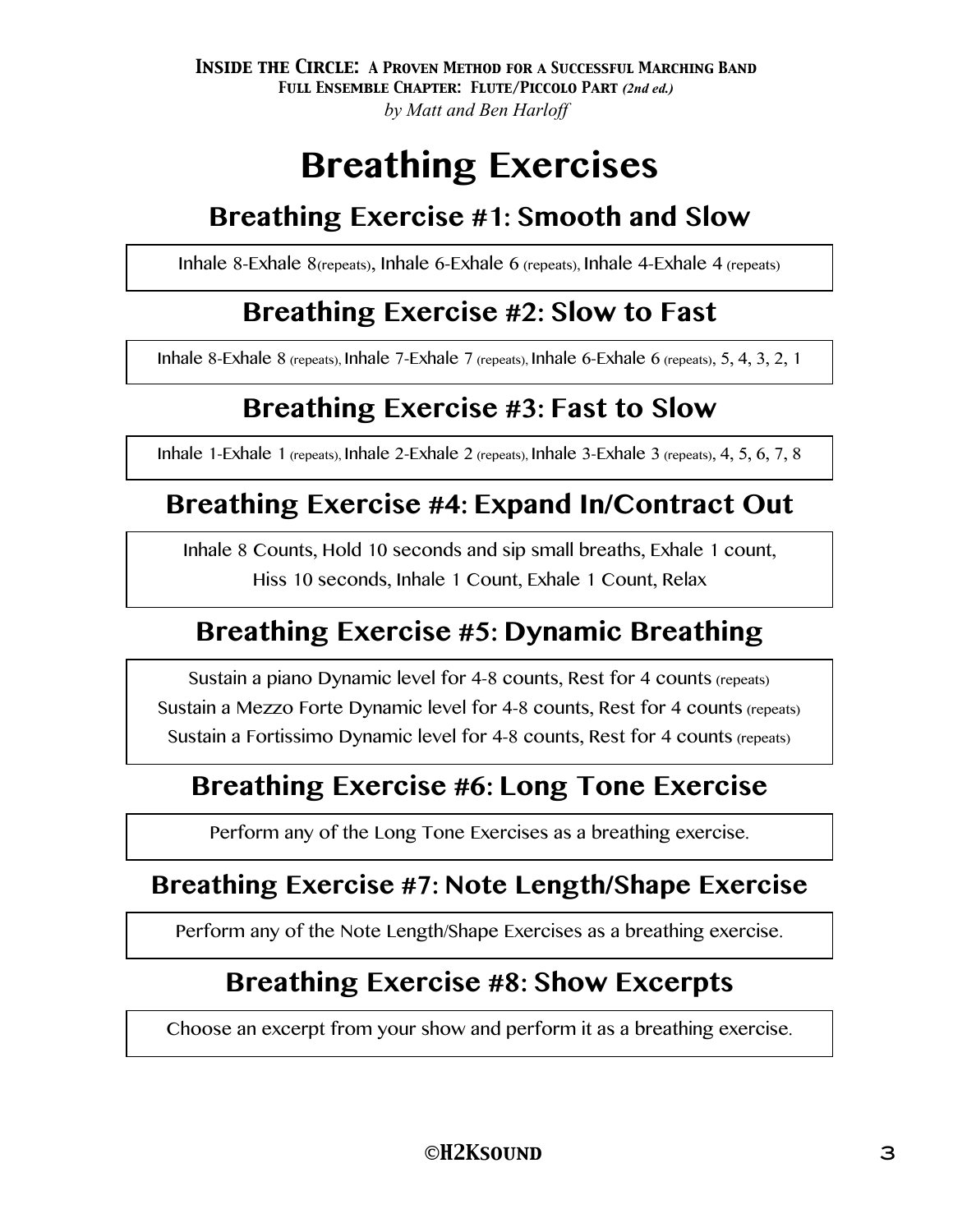#### *Inside the Circle: A Proven Method for a Successful Marching Band*

*Full Ensemble Chapter: Flute/Piccolo Part (2nd ed.)*

*by Matt and Ben Harloff*

## **Long Tones**

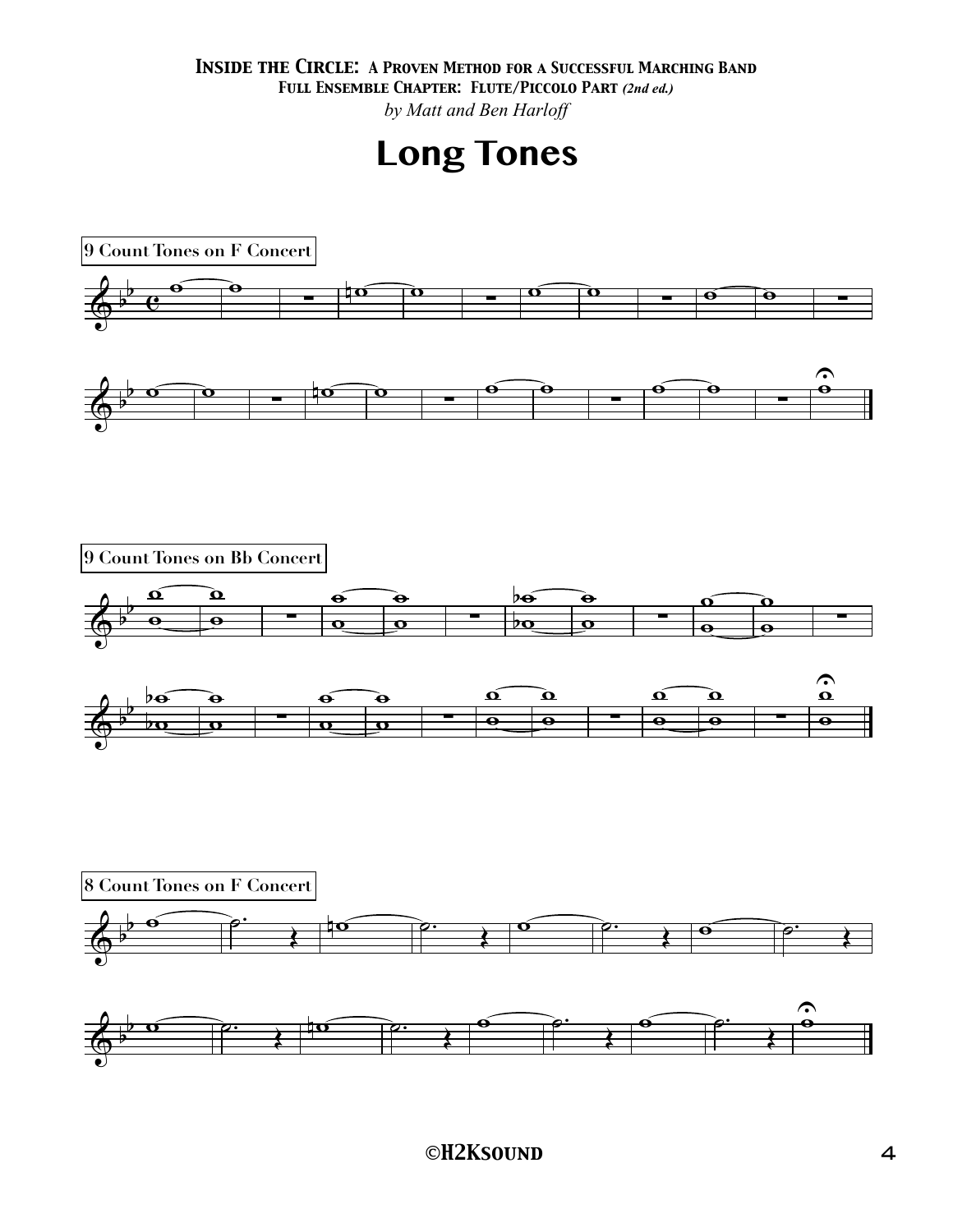*by Matt and Ben Harloff*

```
Long Tones
```
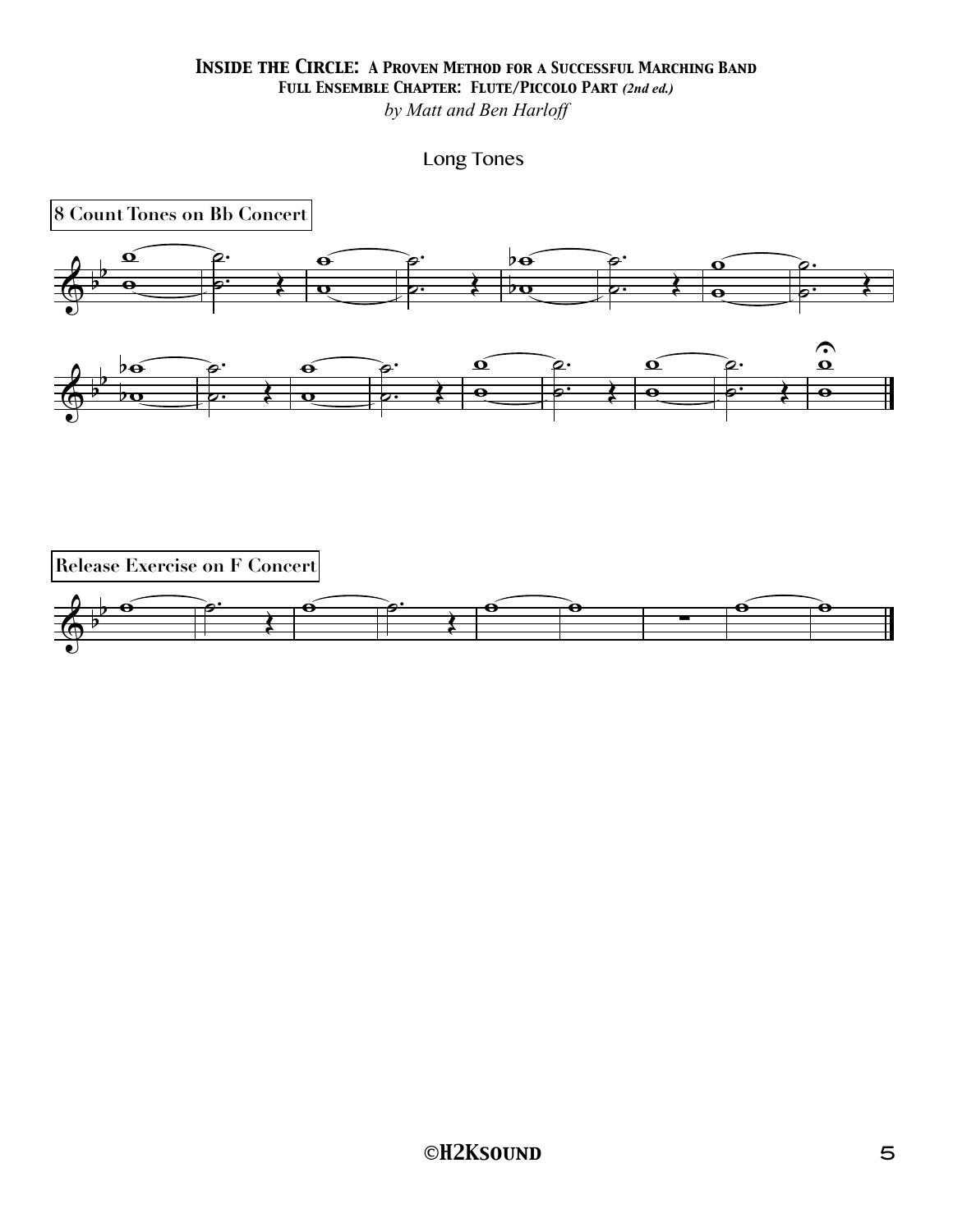## **Stagger Breathing Exercises**



 *©H2Ksound* 6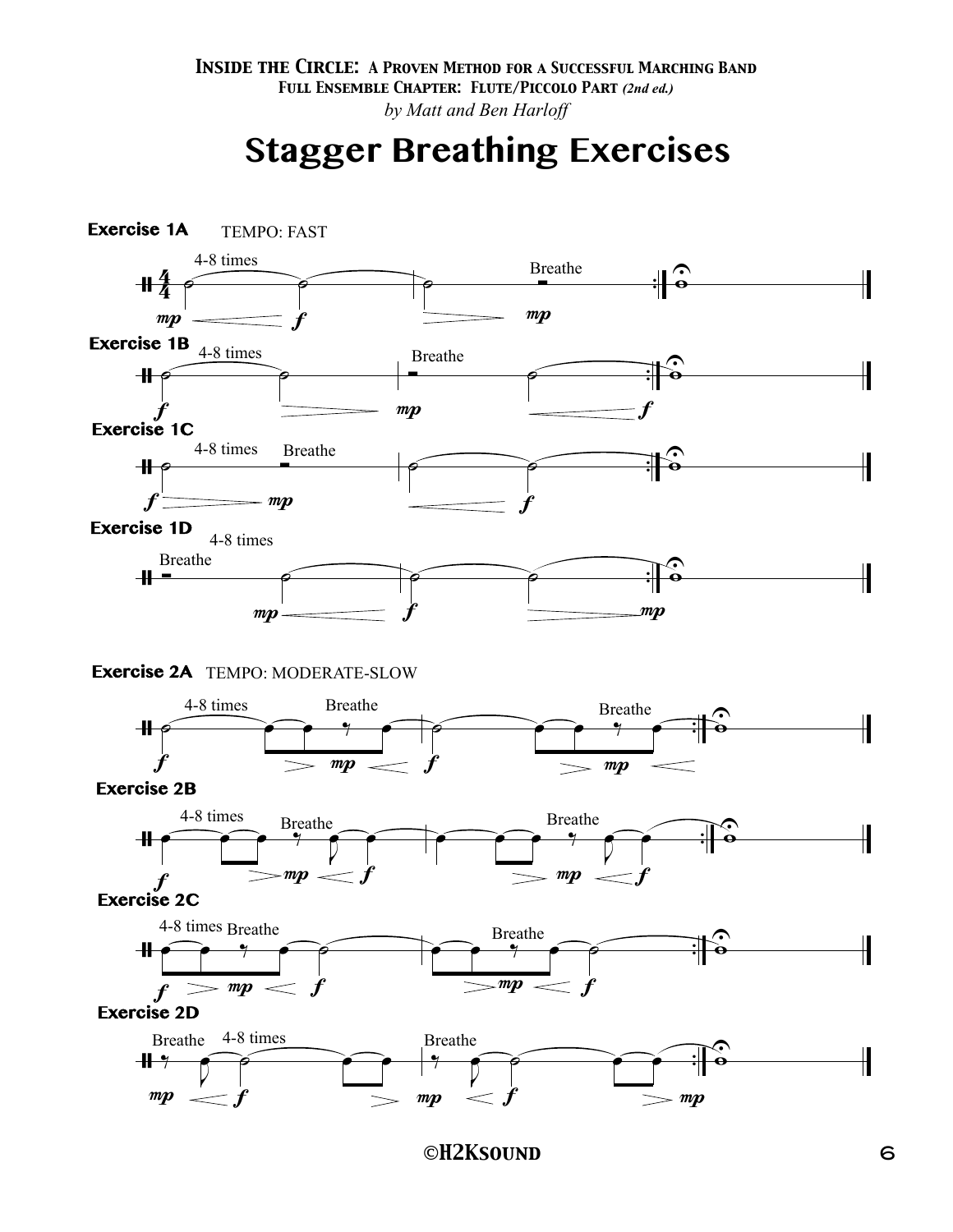**Flexibility / Scales**

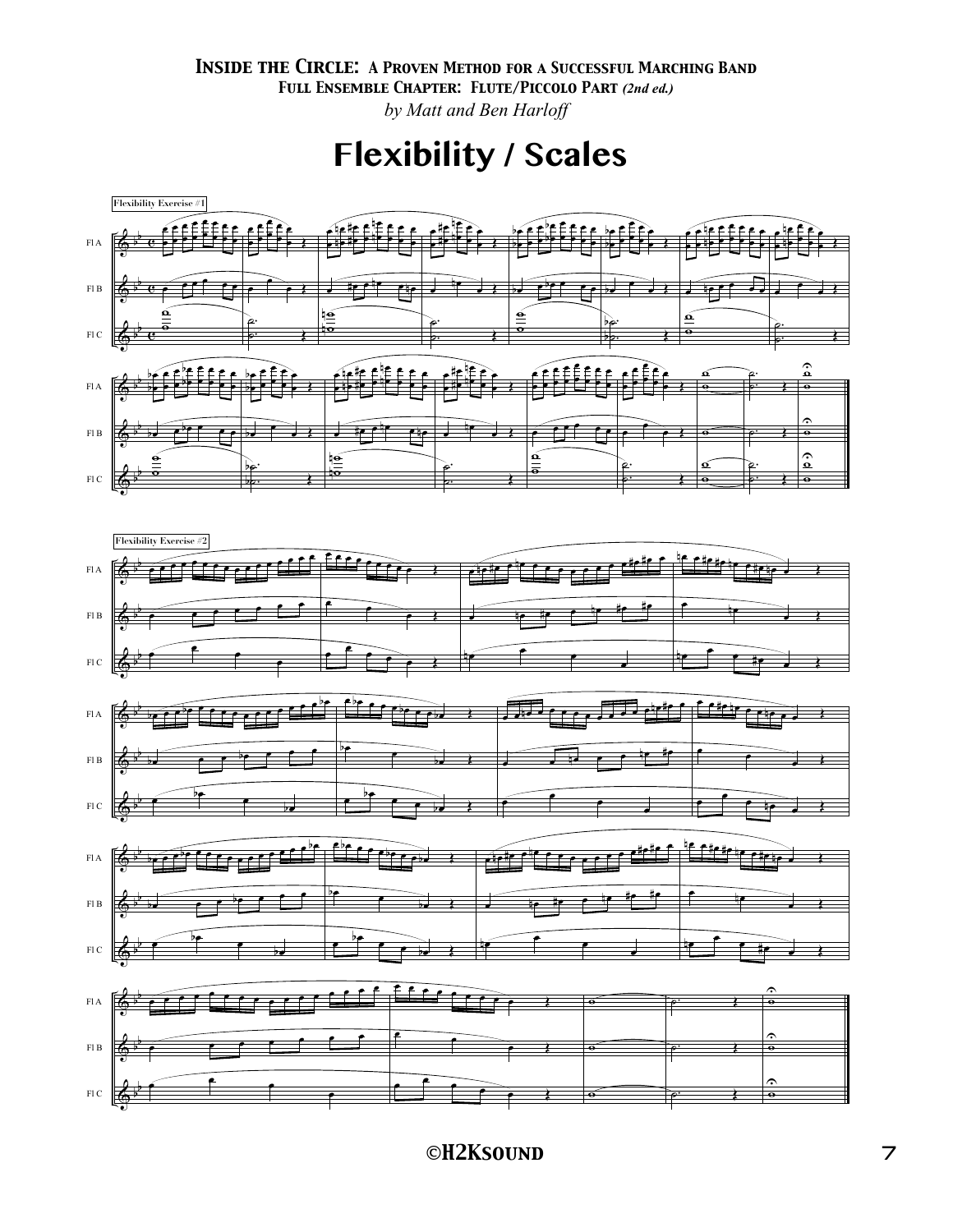Flexibility / Scales









#### *©H2Ksound* 8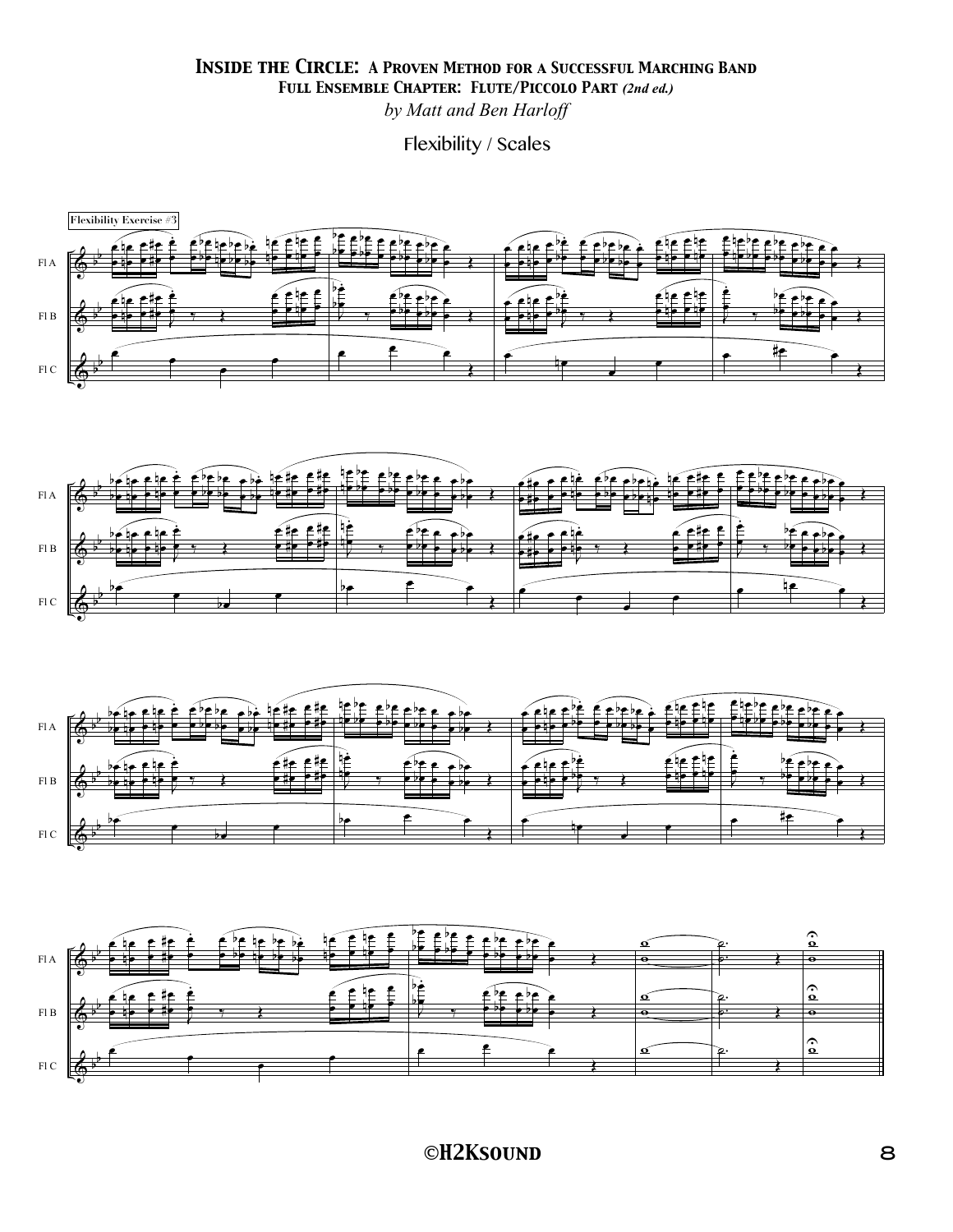Flexibility / Scales







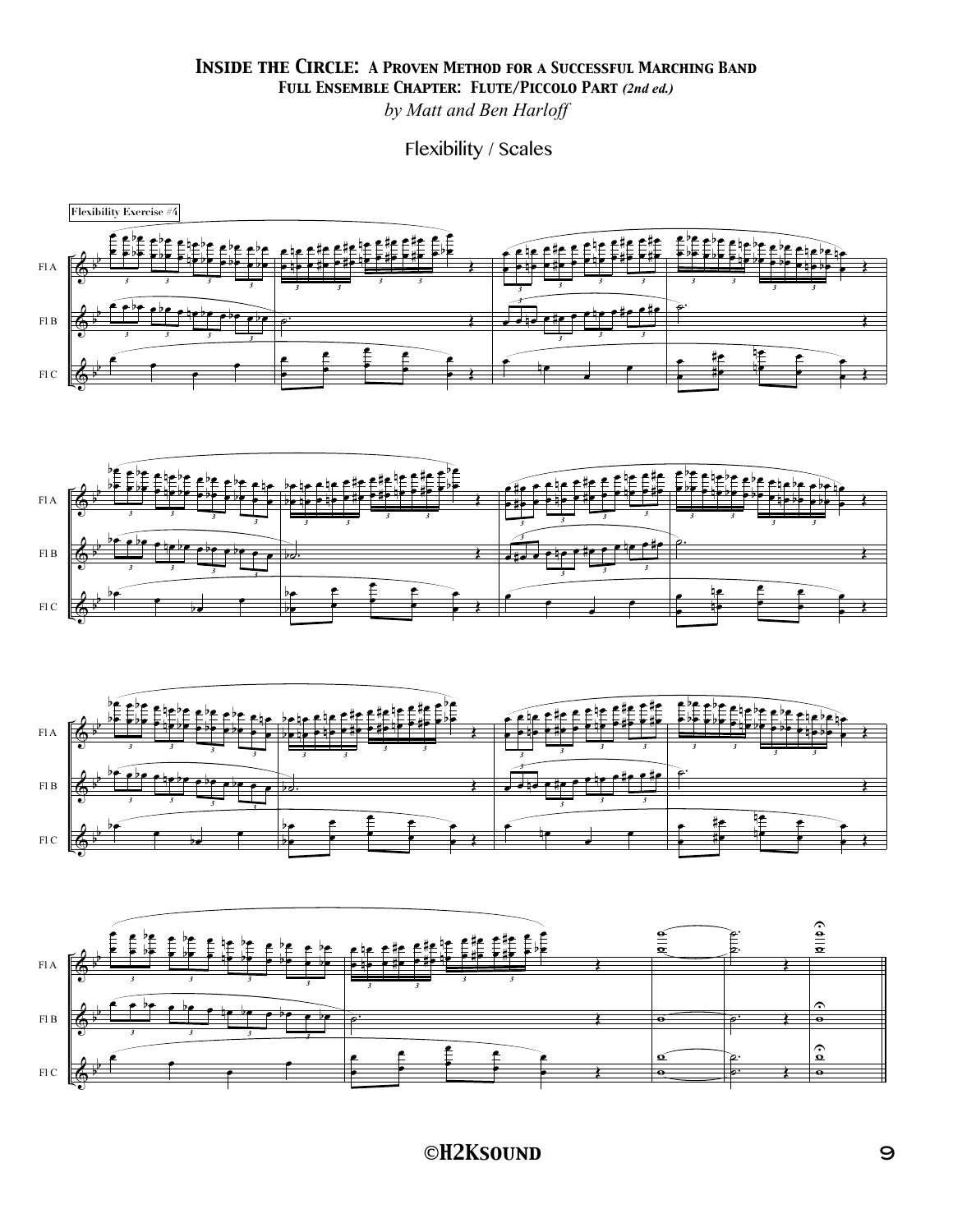**Note Length / Shape Exercise**

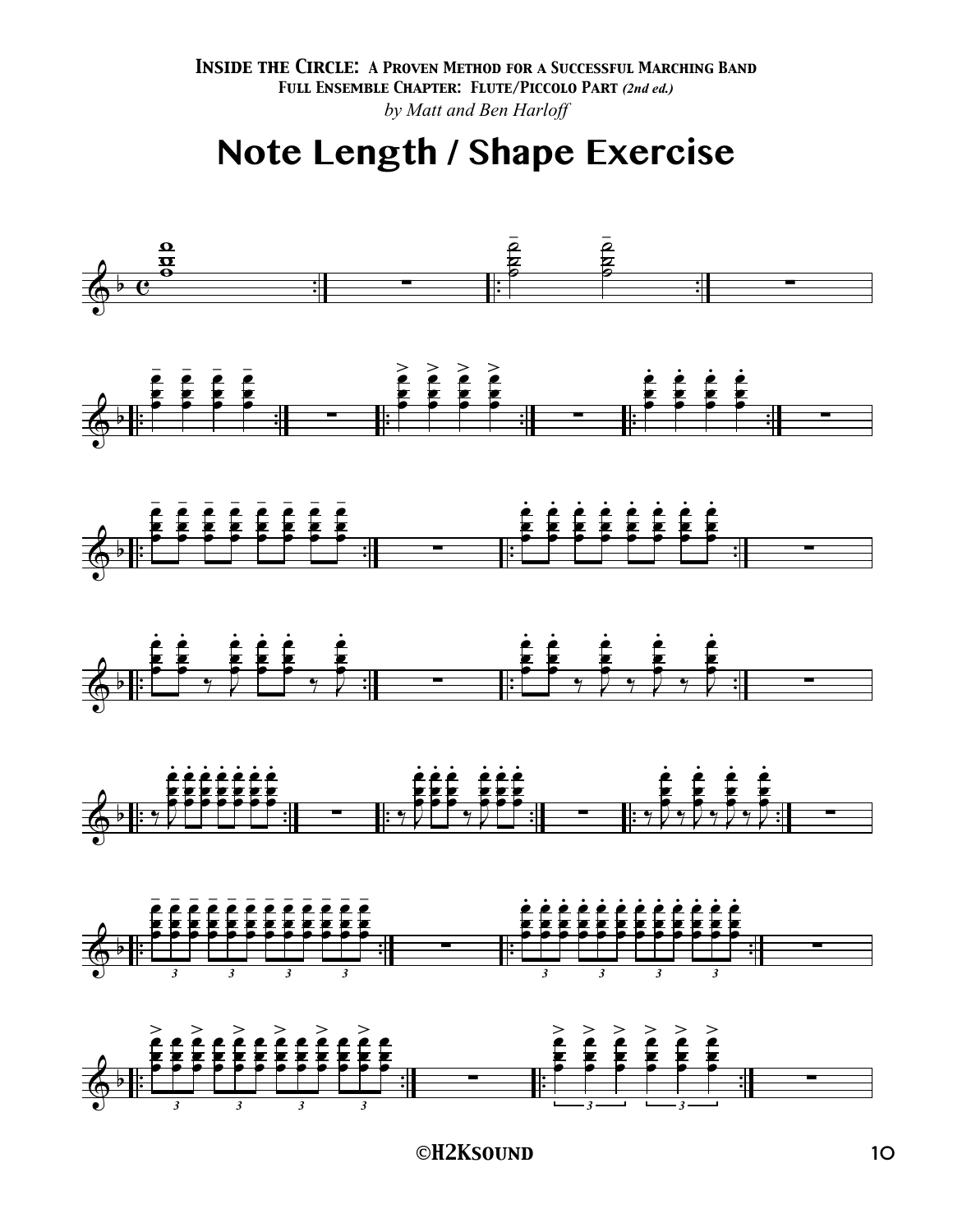Note Length / Shape Exercise

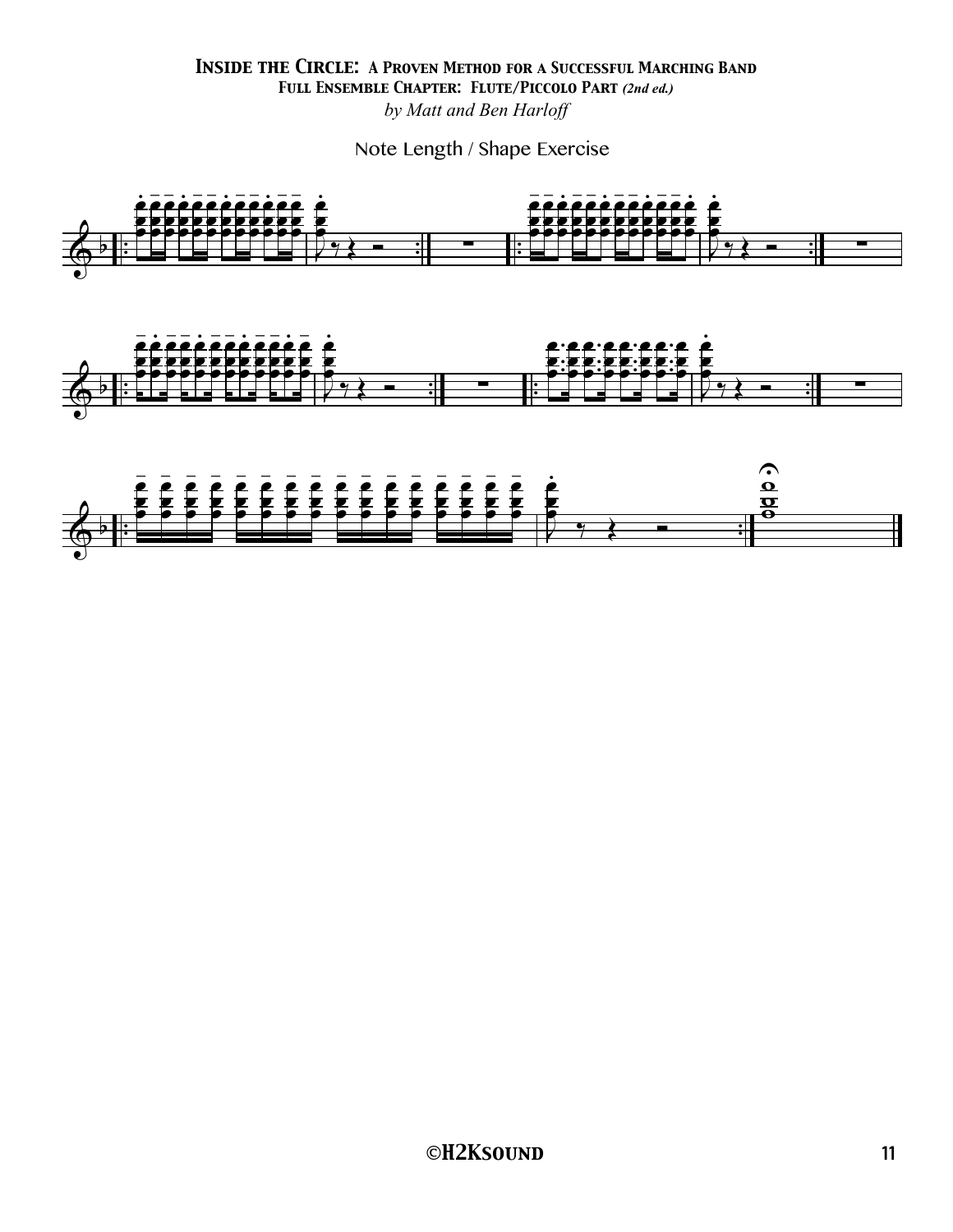**Show Articulation Examples**

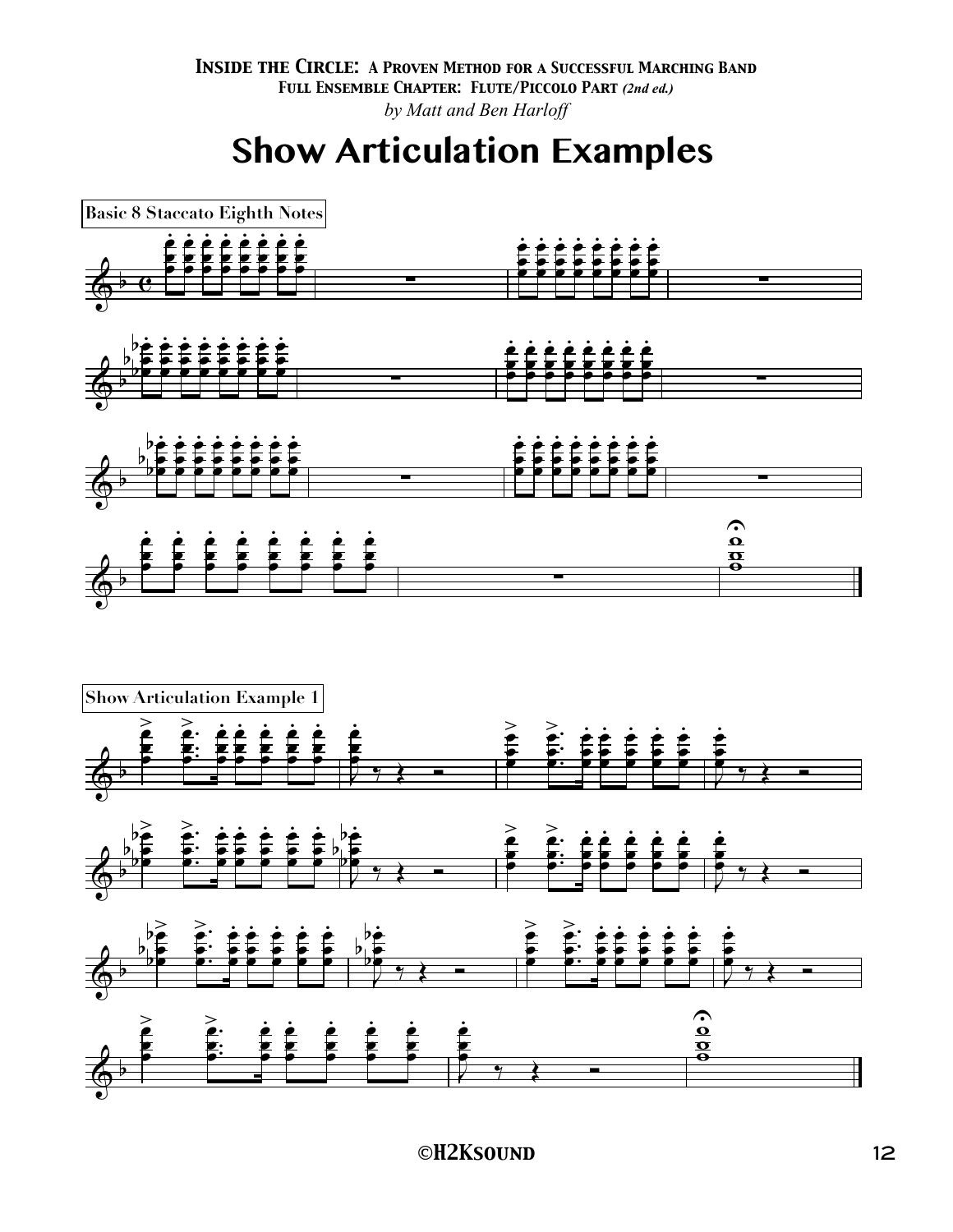#### Show Articulation Examples

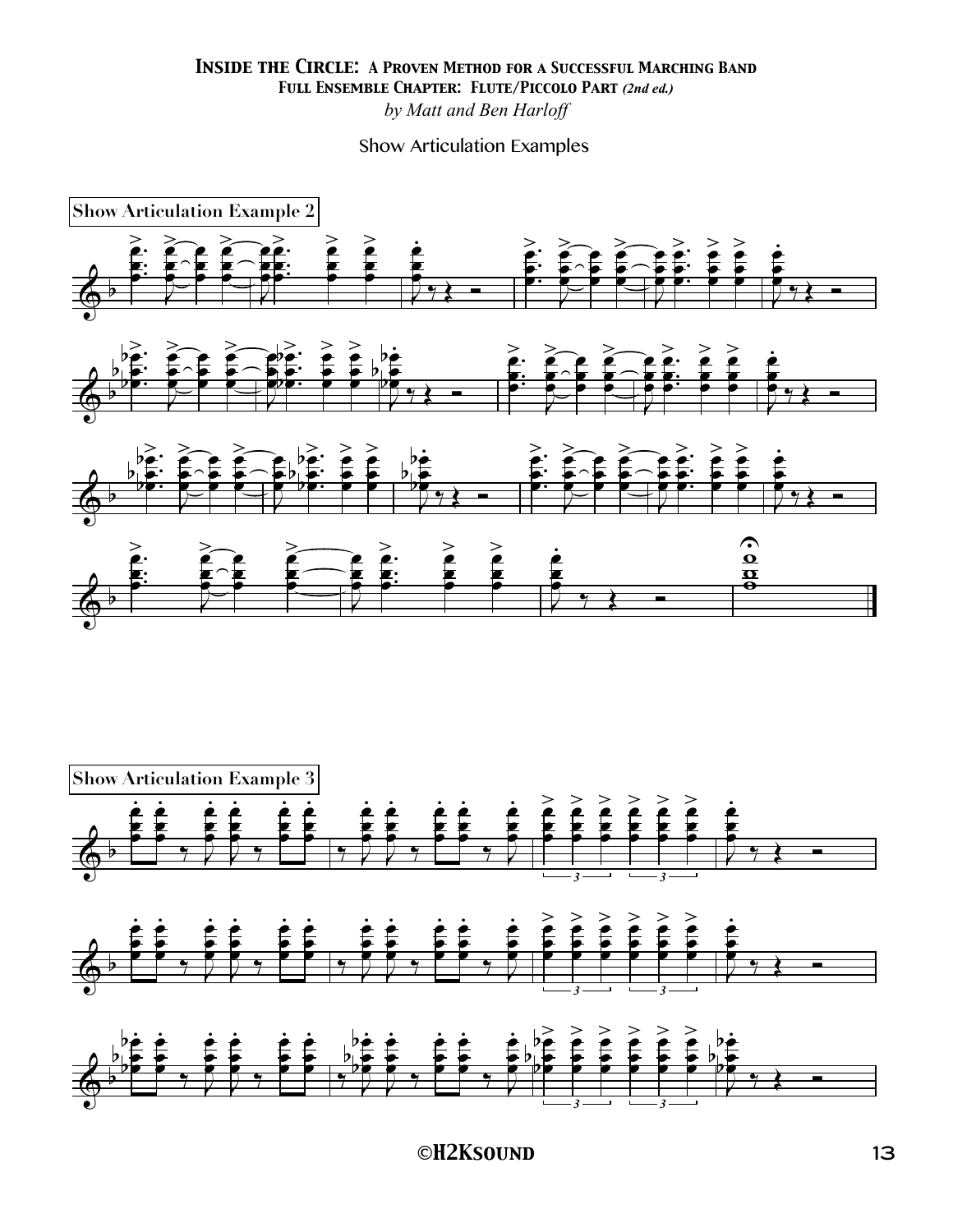Show Articulation Examples

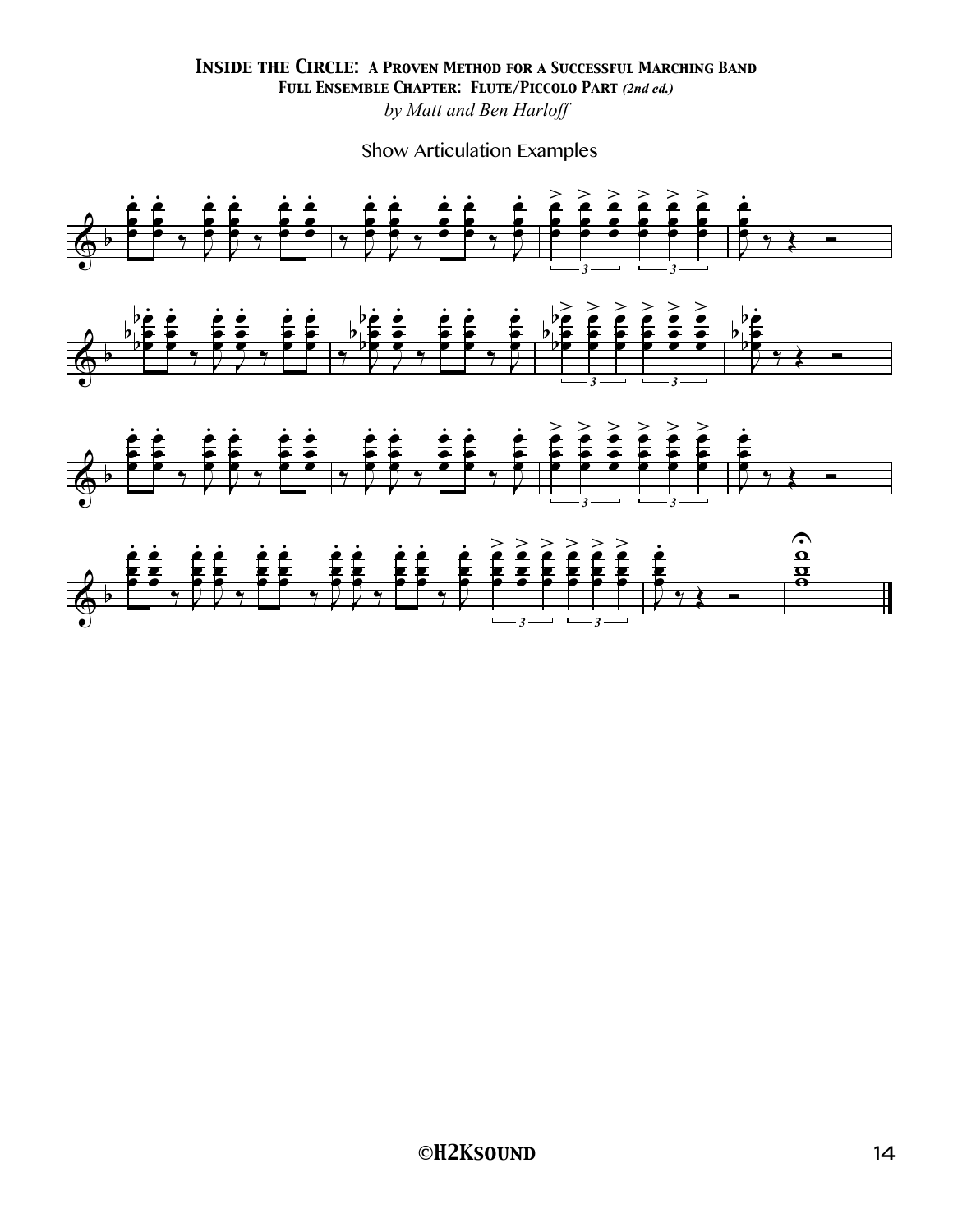## **Ensemble Fundamental Tuning Exercise**

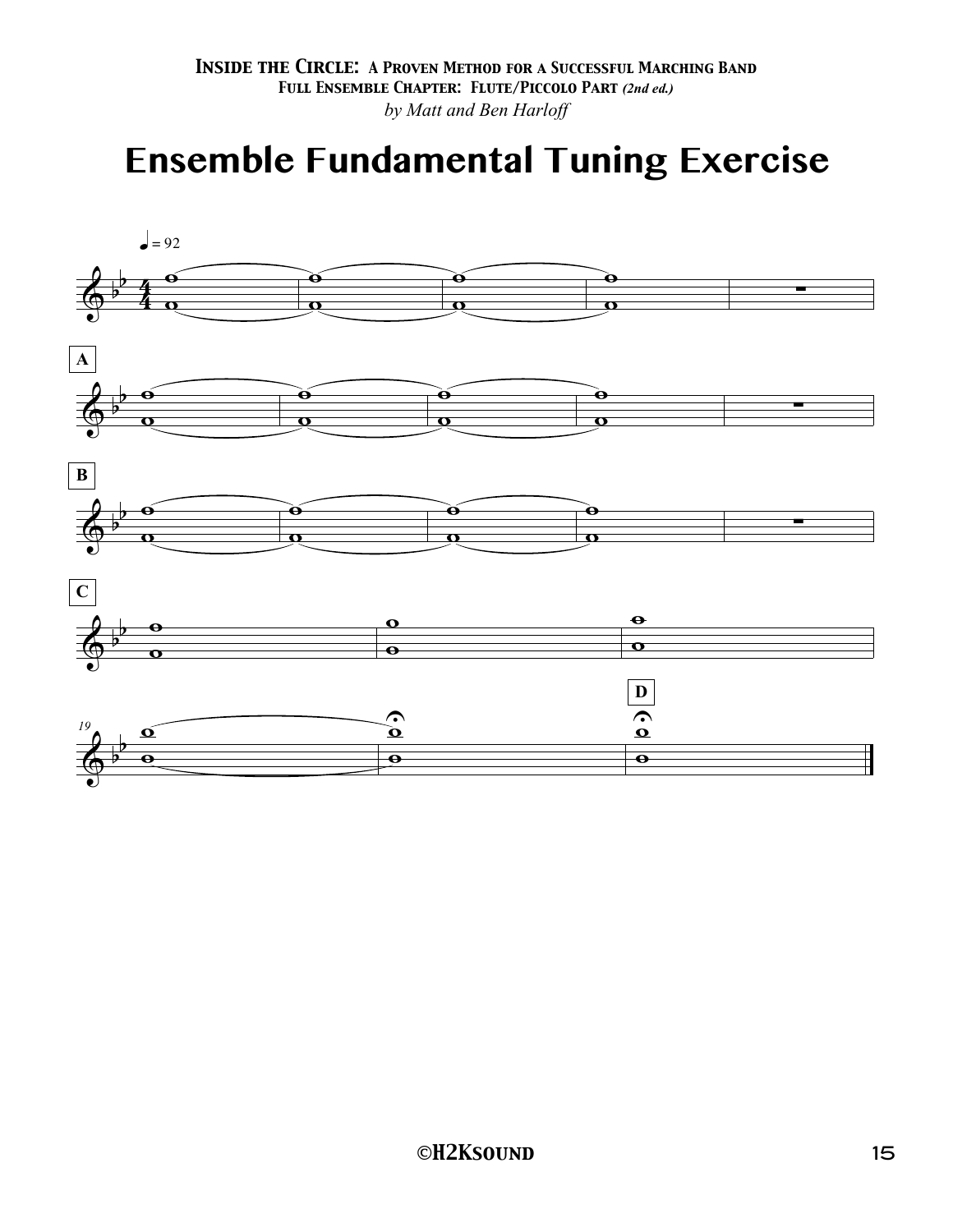## **Just Intonation Tuning Exercises**

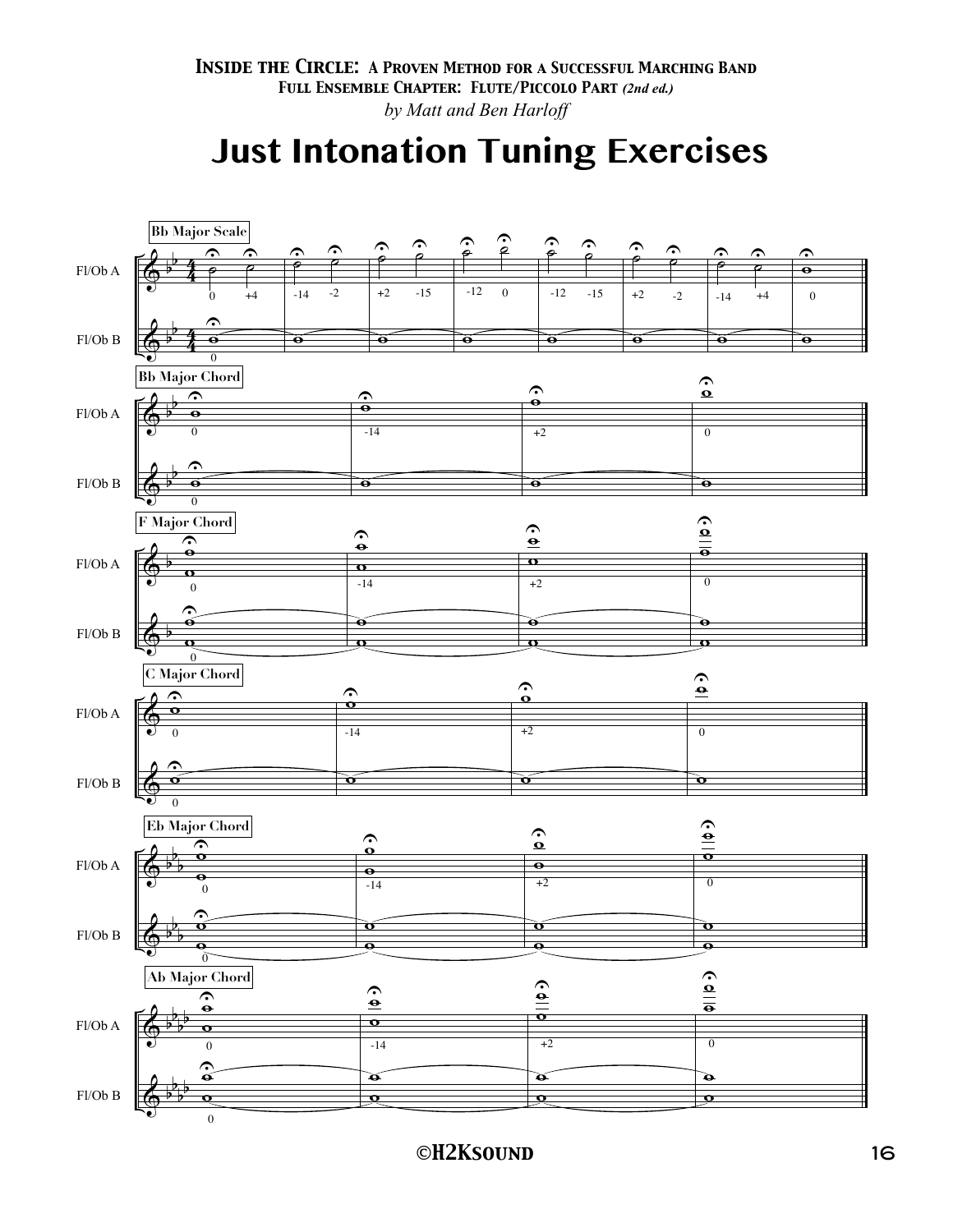#### Just Intonation Tuning Exercises

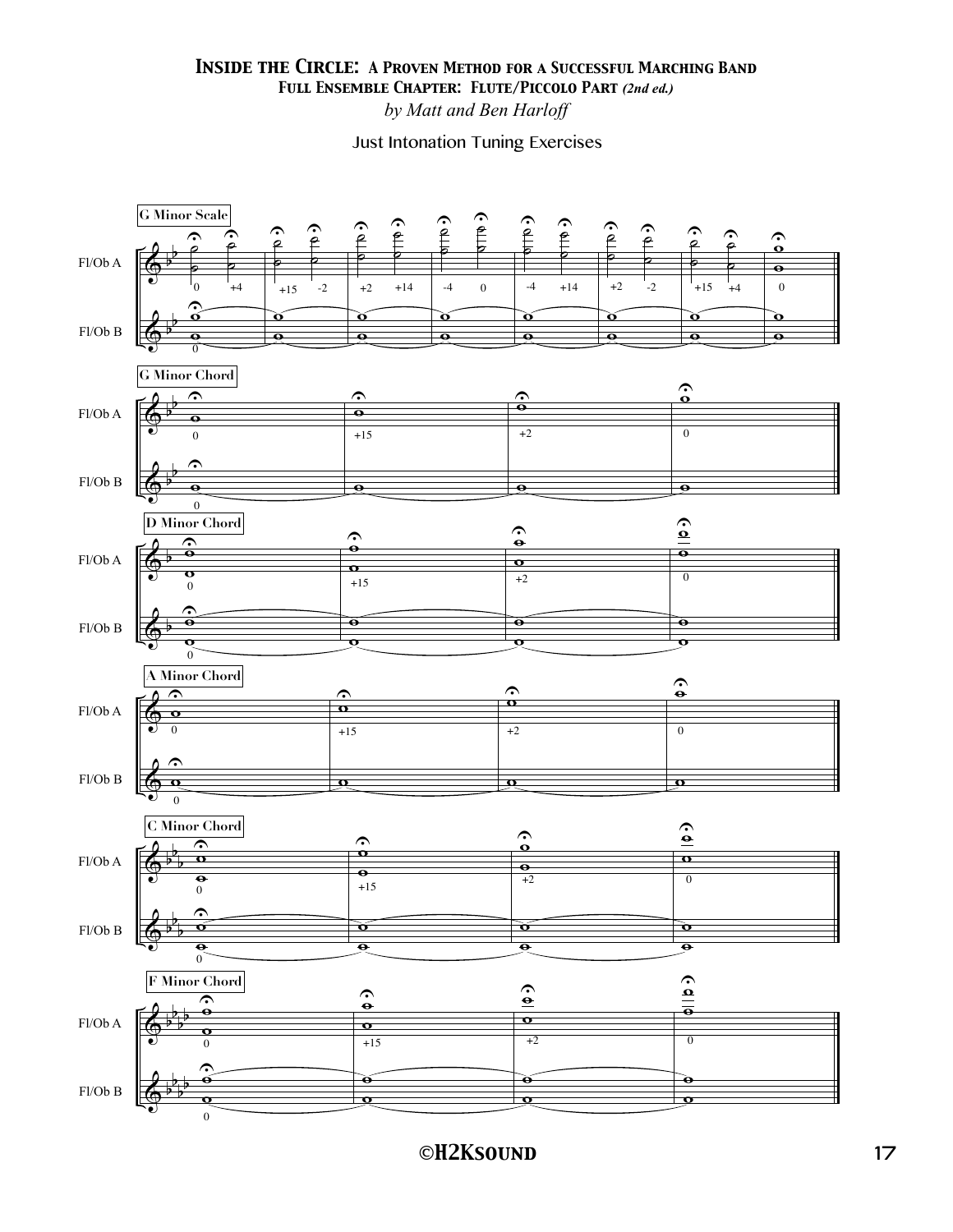#### *Inside the Circle: A Proven Method for a Successful Marching Band*

*Full Ensemble Chapter: Flute/Piccolo Part (2nd ed.)*

*by Matt and Ben Harloff*

## **Tuning Chart**

**Materials:** Instrument, tuner and patience.

#### **Tuning Steps:**

Step 1: Tune your fundamental pitch to get the instrument in tune. For Flute: A above the staff. For Piccolo: A in the staff.

Step 2: Tune the note at a piano dynamic. Write down how many cents out of tune.

Step 3: Tune the note at a mezzo forte. Write down how many cents out of tune.

Step 4: Tune the note at a fortissimo. Write down how many cents out of tune.

Step 5: Experiment how to fix the intonation. Write down ways to place the note in tune.

Repeat Steps 2 through 4 all the way to the highest pitch.

\*\*\*Ways to adjust tuning: Piccolo/Flute: Roll out. Roll in. Alternate Fingering.

#### **Tips:**

\*Start the chart with the lowest note.

\*When tuning each note, do not adjust the pitch to play in tune. Play the note as natural as possible.

This way you will be receiving your most accurate tendency on each pitch.

\*Each dynamic may have a different pitch tendency. Be patient with each dynamic to get the most accurate tendency.

\*Write +13 if you are sharp 13 cents. Write -10 if you are flat 10 cents. Write 0 if you are in tune.

\*Fix?: On the "Fix?" line write down what you need to do to adjust the pitch and play it in tune. You may want to fill out the entire chart come back later to fill in the "Fix?" line.

\*This sheet may take some time. You may have to complete the full chart in a couple of practice sessions.



 *©H2Ksound* 18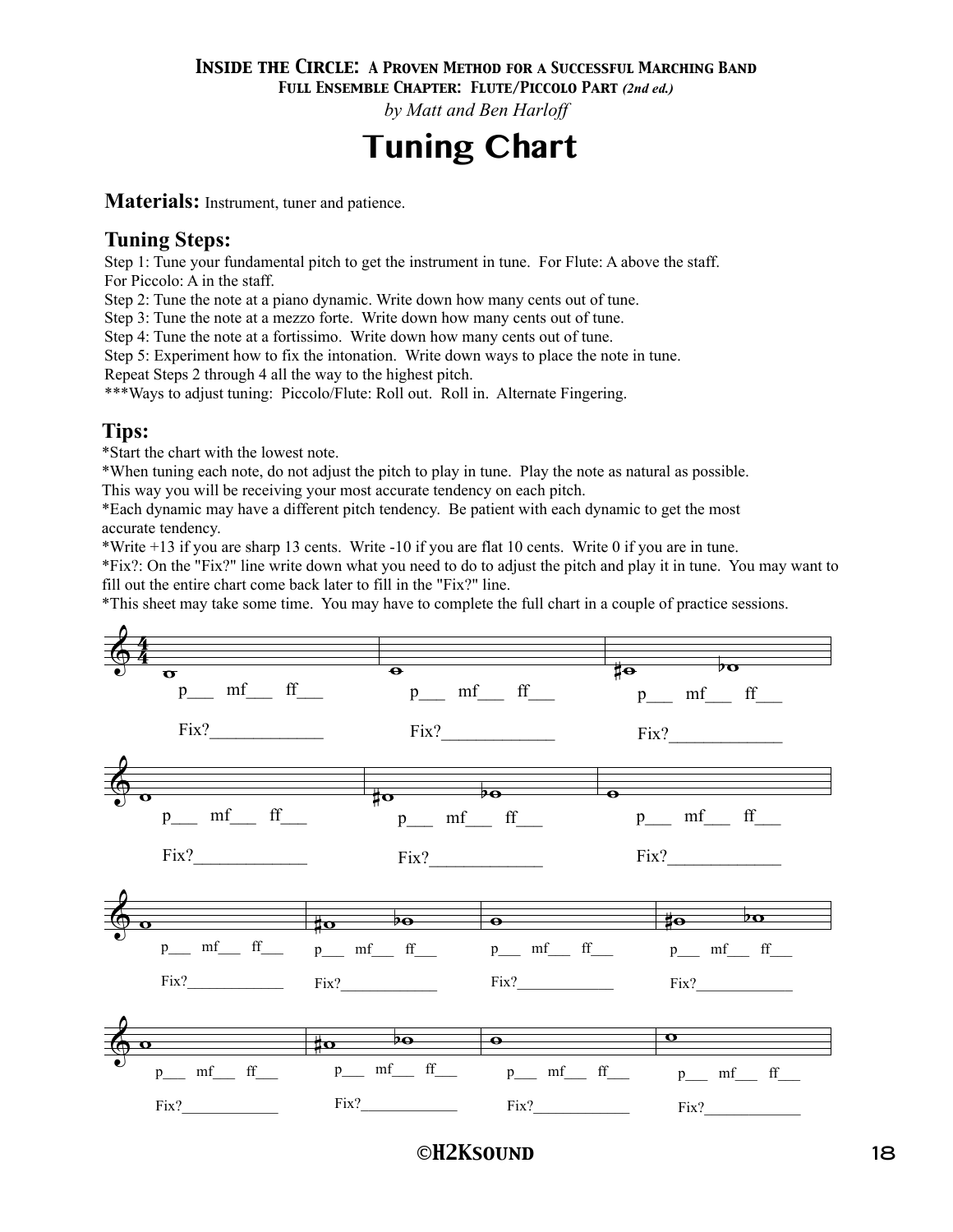*by Matt and Ben Harloff*

Tuning Chart

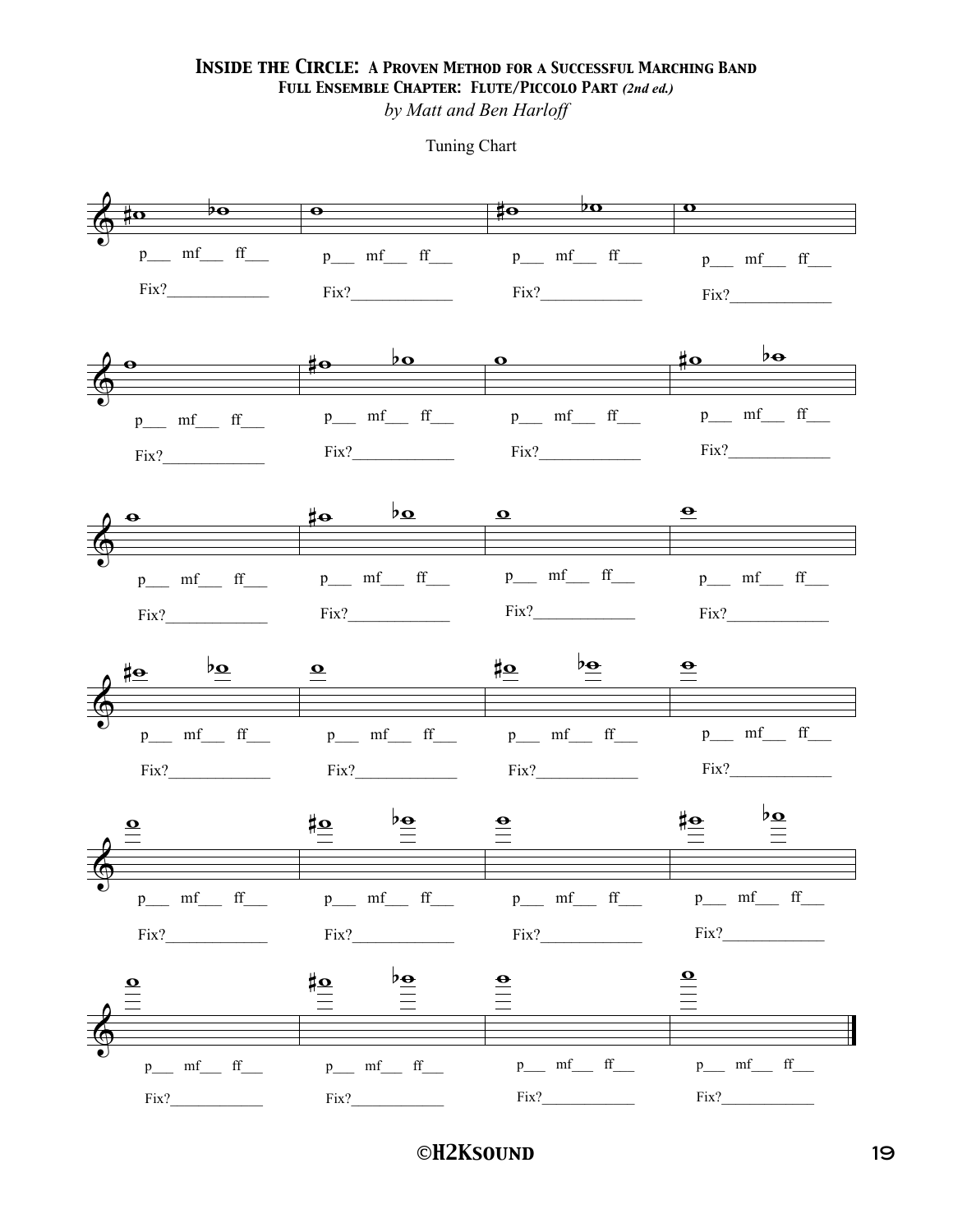*by Matt and Ben Harloff*